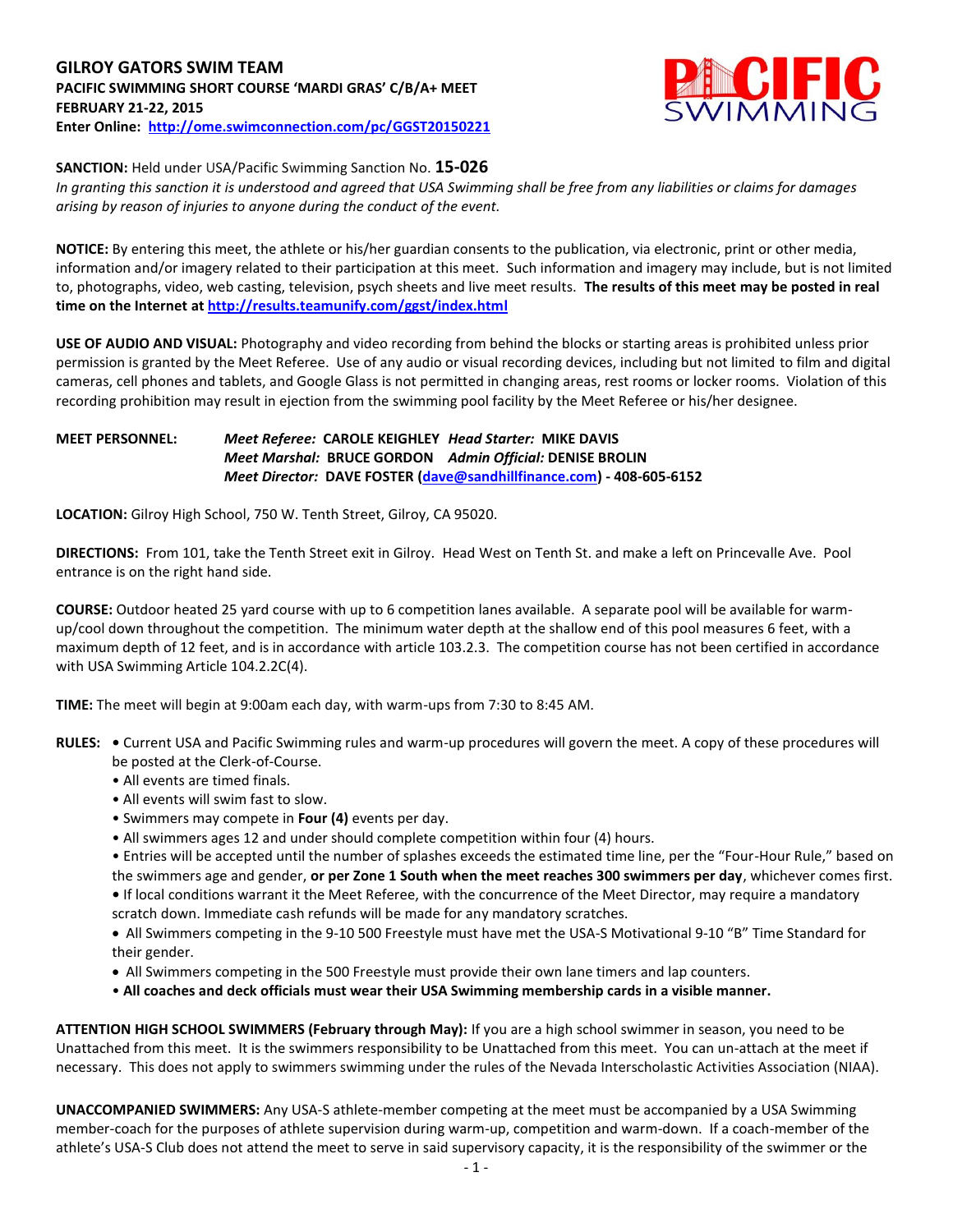swimmer's legal guardian to arrange for supervision by a USA-S member-coach. The Meet Director or Meet Referee may assist the swimmer in making arrangements for such supervision; however, it is recommended that such arrangements be made in advance of the meet by the athlete's USA-S Club Member-Coach.

**RACING STARTS:** Swimmers must be certified by a USA-S member-coach as being proficient in performing a racing start, or must start the race in the water. It is the responsibility of the swimmer or the swimmer's legal guardian to ensure compliance with this requirement.

**RESTRICTIONS:** • Smoking and the use of other tobacco products is prohibited on the pool deck, in the locker rooms, in spectator

- seating, on standing areas and in all areas used by swimmers, during the meet and during warm-up periods.
- Sale and use of alcoholic beverages is prohibited in all areas of the meet venue.
- No glass containers are allowed in the meet venue.
- No propane heater is permitted except for snack bar/meet operations.
- All shelters must be properly secured.
- Except for coaches seating next to the pool, no chairs, canopies, tents or "camping" in the competition area is allowed.
- Pets are not allowed in the pool area, with the exception of guide and assistance dogs.
- Changing into or out of swimsuits other than in locker rooms or other designated areas is prohibited.

• Destructive devices, to include but not limited to, explosive devices and equipment, firearms (open or concealed), blades, knives, mace, stun guns and blunt objects are strictly prohibited in the swimming facility and its surrounding areas. If observed, the Meet Referee or his/her designee may ask that these devices be stored safely away from the public or removed from the facility. Noncompliance may result in the reporting to law enforcement authorities and ejection from the facility. Law enforcement officers (LEO) are exempt per applicable laws.

**ELIGIBILITY:** • Swimmers must be current members of USA-S and enter their name and registration number on the meet entry card as they are shown on their Registration Card. If this is not done, it may be difficult to match the swimmer with the registration and times database. The meet host will check all swimmer registrations against the SWIMS database and if not found to be registered, the Meet Director shall accept the registration at the meet (a \$10 surcharge will be added to the regular registration fee). Duplicate registrations will be refunded by mail.

• Swimmers in the "A" Division must have met at least USA Swimming Motivational "A" minimum time standard. Swimmers in the "B" Division must have met at least the listed "B" minimum time standard. All entry times slower than the listed "B" time standard will be in the "C" Division.

• Entries with **"NO TIME" will be ACCEPTED** (with the EXCEPTION of the 9-10 500 Freestyle, see rules).

• Entry times submitted for this meet will be checked against a computer database and may be changed in accordance with Pacific Swimming Entry Time Verification Procedures.

• Disabled swimmers are welcome to attend this meet and should contact the Meet Director or Meet Referee regarding and special accommodations on entry times and seeding per Pacific Swimming policy.

- Swimmers 19 years of age and over may compete in the meet for time only, no awards. Such swimmers must have met standards for the 17-18 age group.
- The swimmer's age will be the age of the swimmer on the first day of the meet.

**ENTRY PRIORITY:** Zone 1 South (Z1S) entries postmarked by **Monday, February 2, 2015** or entered online by 11:59 p.m. **Monday,**  February 2, 2015 will be given priority acceptance. All entries from Zone 1 South, all other Pacific LSC zones, and other LSC's either postmarked by **Monday, February 9, 2015**, entered online by 11:59 p.m. **Wednesday, February 11, 2015**, or hand delivered by 8:00 p.m. **Wednesday, February 11, 2015** will be considered in the order that they were received or until meet cap is reached.

**ENTRY FEES:** \$4.00 per event plus an \$8.00 participation fee per swimmer. Entries will be rejected if payment is not sent at time of request.

**ONLINE ENTRIES:** To enter online go to **<http://ome.swimconnection.com/pc/GGST20150221>** to receive an immediate entry confirmation. This method requires payment by credit card. Swim Connection, LLC charges a processing fee for this service, equal to \$1 per swimmer plus 5% of the total Entry Fees. Please note that the processing fee is a separate fee from the Entry Fees. If you do not wish to pay the processing fee, enter the meet using a mail entry. **Entering online is a convenience, is completely voluntary, and is in no way required or expected of a swimmer by Pacific Swimming.** Online entries will be accepted through **Wednesday, February 11, 2015**.

**MAILED OR HAND DELIVERED ENTRIES**: Entries must be on the attached consolidated entry form. Forms must be filled out completely and printed clearly with swimmers best time. Entries must be postmarked by midnight, **Monday, February 9, 2015** or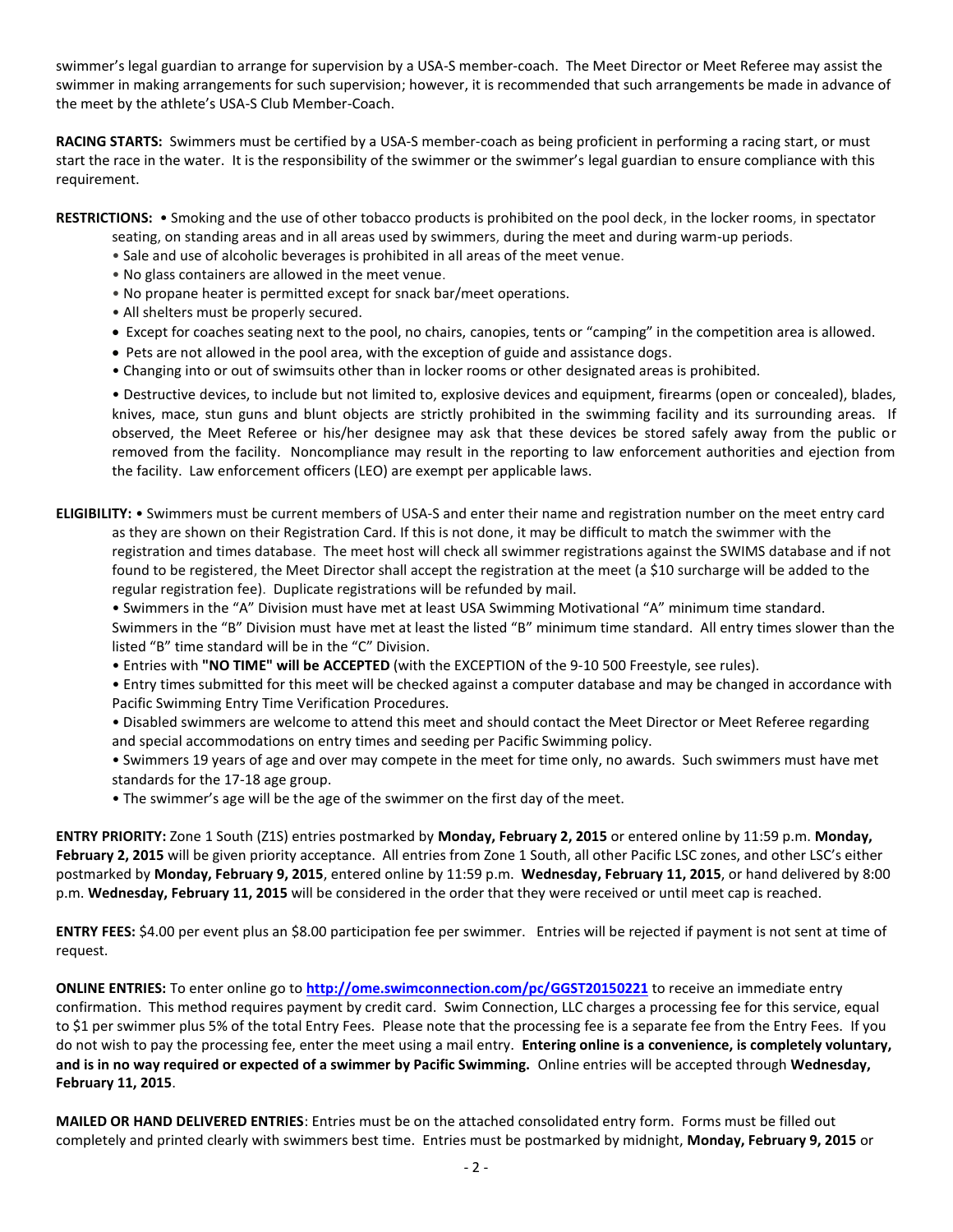hand delivered by 6:30 p.m. **Wednesday, February 11, 2015**. No late entries will be accepted. No refunds will be made, except mandatory scratch downs. Requests for confirmation of receipt of entries should include a self-addressed envelope.

### **Make check payable to**: **GILROY GATORS SWIM TEAM Mail entries to**: **Dave Foster, Meet Director Hand-deliver entries to: Dave Foster, Meet Director 1291 Blue Parrot Ct. 1291 Blue Parrot Ct. Gilroy, CA 95020 Gilroy, CA 95020**

**CHECK-IN:** The meet will be deck seeded. Swimmers must check-in at the Clerk-of-Course. Close of check-in for all individual events shall be no more than 60 minutes before the estimated time of the start of the first heat of the event. No event shall be closed more than 30 minutes before the scheduled start of the session. Swimmers who do not check in will not be seeded and will not be allowed to compete in that event.

**SCRATCHES:** Any swimmers not reporting for or competing in an individual timed final event that they have checked in for shall not be penalized.

**AWARDS:** Individual awards will be awarded in the A, B, and C division. Ribbons for first through eighth place will be given to the following age groups: 8 & Under, 9-10 and 11-12. Swimmers thirteen (13) years of age and older will not receive awards. Standard "A" time medals will be awarded to swimmers receiving the new USA Swimming Motivational "A" time standard, regardless of place achieved in the event. All awards must be picked up at the meet. Awards will not be mailed.

**ADMISSION:** Free. A program will be available at a reasonable price.

**SNACK BAR & HOSPITALITY:** A snack bar will be available throughout the competition. Coaches and working deck officials will be provided lunch. Hospitality will serve refreshments to timers and volunteers.

**MISCELLANEOUS:** No overnight parking is allowed. Facilities will not be provided after meet hours. Please note signs and avoid parking in restricted areas. Access ways, passage ways, doorways must remain clear of chairs, seats, bulky items and bags per compliance with Fire Marshall's orders.

*\*\* Timing lane assignments will be emailed to each participating team several days prior to the meet.*

# *EVENT SUMMARY*

|           |                 | Summary of Events for Saturday |          | Summary of Events for Sunday |               |                |           |  |  |
|-----------|-----------------|--------------------------------|----------|------------------------------|---------------|----------------|-----------|--|--|
| 8 & Under | $9 - 10$        | $11 - 12$                      | 13-18    | 8 & Under                    | $9 - 10$      | $11 - 12$      | $13 - 18$ |  |  |
| 50 Free   | 200 IM          | 200 IM                         | 200 IM   | 25 Breast                    | 50 Breast     | 400 IM         | 400 IN    |  |  |
| 25 Back   | 100 Free        | 100 Free                       | 100 Free | <b>25 Flv</b>                | <b>50 Flv</b> | 50 Flv         | 100 Fl    |  |  |
| 25 Free   | 50 Back         | 100 Back                       | 200 Back | 50 Breast                    | 50 Free       | 200 Breast     | 200 Fre   |  |  |
|           | <b>500 Free</b> | <b>500 Free</b>                | 500 Free |                              | 100 Back      | <b>100 Flv</b> | 100 Brea  |  |  |
|           |                 |                                |          |                              |               | 50 Breast      | 50 Fre    |  |  |

|         |          | Summary of Events for Saturday |                 | Summary of Events for Sunday |           |                |                |  |  |
|---------|----------|--------------------------------|-----------------|------------------------------|-----------|----------------|----------------|--|--|
| & Under | $9 - 10$ | $11 - 12$                      | $13 - 18$       | 8 & Under                    | $9 - 10$  | $11 - 12$      | $13 - 18$      |  |  |
| 50 Free | 200 IM   | 200 IM                         | 200 IM          | 25 Breast                    | 50 Breast | 400 IM         | 400 IM         |  |  |
| 25 Back | 100 Free | 100 Free                       | 100 Free        | 25 Fly                       | 50 Flv    | 50 Flv         | <b>100 Fly</b> |  |  |
| 25 Free | 50 Back  | 100 Back                       | 200 Back        | 50 Breast                    | 50 Free   | 200 Breast     | 200 Free       |  |  |
|         | 500 Free | <b>500 Free</b>                | <b>500 Free</b> |                              | 100 Back  | <b>100 Flv</b> | 100 Breast     |  |  |
|         |          |                                |                 |                              |           | 50 Breast      | 50 Free        |  |  |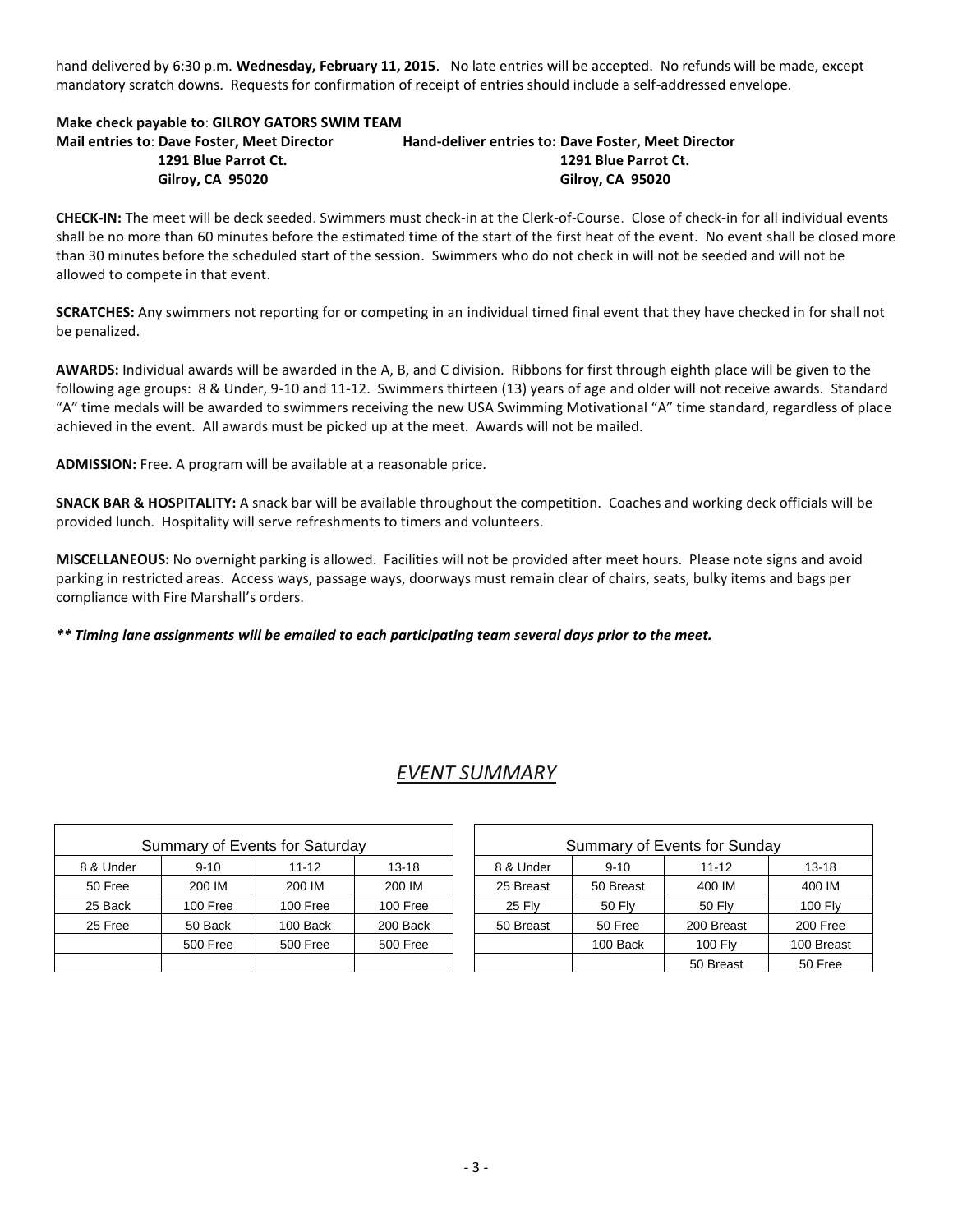# *EVENTS*

| Gilroy Gators Swim Team - Mardi Gras C/B/A+ Meet |                                           |                           |              |                                           |             |  |  |  |  |  |  |
|--------------------------------------------------|-------------------------------------------|---------------------------|--------------|-------------------------------------------|-------------|--|--|--|--|--|--|
|                                                  | Saturday, February 21, 2015               | Sunday, February 22, 2015 |              |                                           |             |  |  |  |  |  |  |
| <b>Girls</b>                                     | <b>Event Description &amp; Aged Group</b> | <b>Boys</b>               | <b>Girls</b> | <b>Event Description &amp; Aged Group</b> | <b>Boys</b> |  |  |  |  |  |  |
| $\mathbf{1}$                                     | 13-18 200 I.M.                            | $\overline{2}$            | 31           | 13-18 400 I.M.                            | 32          |  |  |  |  |  |  |
| 3                                                | 11-12 200 I.M.                            | 4                         | 33           | 11-12 400 I.M.                            | 34          |  |  |  |  |  |  |
| 5                                                | 9-10 200 I.M.                             | 6                         | 35           | 9-10 50 Breast                            | 36          |  |  |  |  |  |  |
| $\overline{7}$                                   | 8&U 50 Free                               | 8                         | 37           | 8&U 25 Breast                             | 38          |  |  |  |  |  |  |
| 9                                                | 13-18 100 Free                            | 10                        | 39           | 13-18 100 Fly                             | 40          |  |  |  |  |  |  |
| 11                                               | 11-12 100 Free                            | 12                        | 41           | 11-12 50 Fly                              | 42          |  |  |  |  |  |  |
| 13                                               | 9-10 100 Free                             | 14                        | 43           | 9-10 50 Fly                               | 44          |  |  |  |  |  |  |
| 15                                               | 8&U 25 Back                               | 16                        | 45           | 8&U 25 Fly                                | 46          |  |  |  |  |  |  |
| 17                                               | 13-18 200 Back                            | 18                        | 47           | 13-18 200 Free                            | 48          |  |  |  |  |  |  |
| 19                                               | 11-12 100 Back                            | 20                        | 49           | 11-12 200 Breast                          | 50          |  |  |  |  |  |  |
| 21                                               | 9-10 50 Back                              | 22                        | 51           | 9-10 50 Free                              | 52          |  |  |  |  |  |  |
| 23                                               | 8&U 25 Free                               | 24                        | 53           | 8&U 50 Breast                             | 54          |  |  |  |  |  |  |
| 25                                               | 11-12 500 Free ***                        | 26                        | 55           | 11-12 100 Fly                             | 56          |  |  |  |  |  |  |
| 27                                               | 9-10 500 Free ***                         | 28                        | 57           | 13-18 100 Breast                          | 58          |  |  |  |  |  |  |
| 29                                               | 13-18 500 Free ***                        | 30                        | 59           | 9-10 100 Back                             | 60          |  |  |  |  |  |  |
|                                                  |                                           |                           | 61           | 11-12 50 Breast                           | 62          |  |  |  |  |  |  |
|                                                  |                                           |                           | 63           | 13-18 50 Free                             | 64          |  |  |  |  |  |  |

\*\*\* All Swimmers competing in the 9-10 500 Freestyle must have met the USA-S Motivational 9-10 "B" Time Standard for their gender.

\*\*\* All Swimmers competing in the 500 Freestyle must provide their own lane timers and lap counters.

Use the following URL to find the time standards: <http://www.pacswim.org/swim-meet-times/standards>